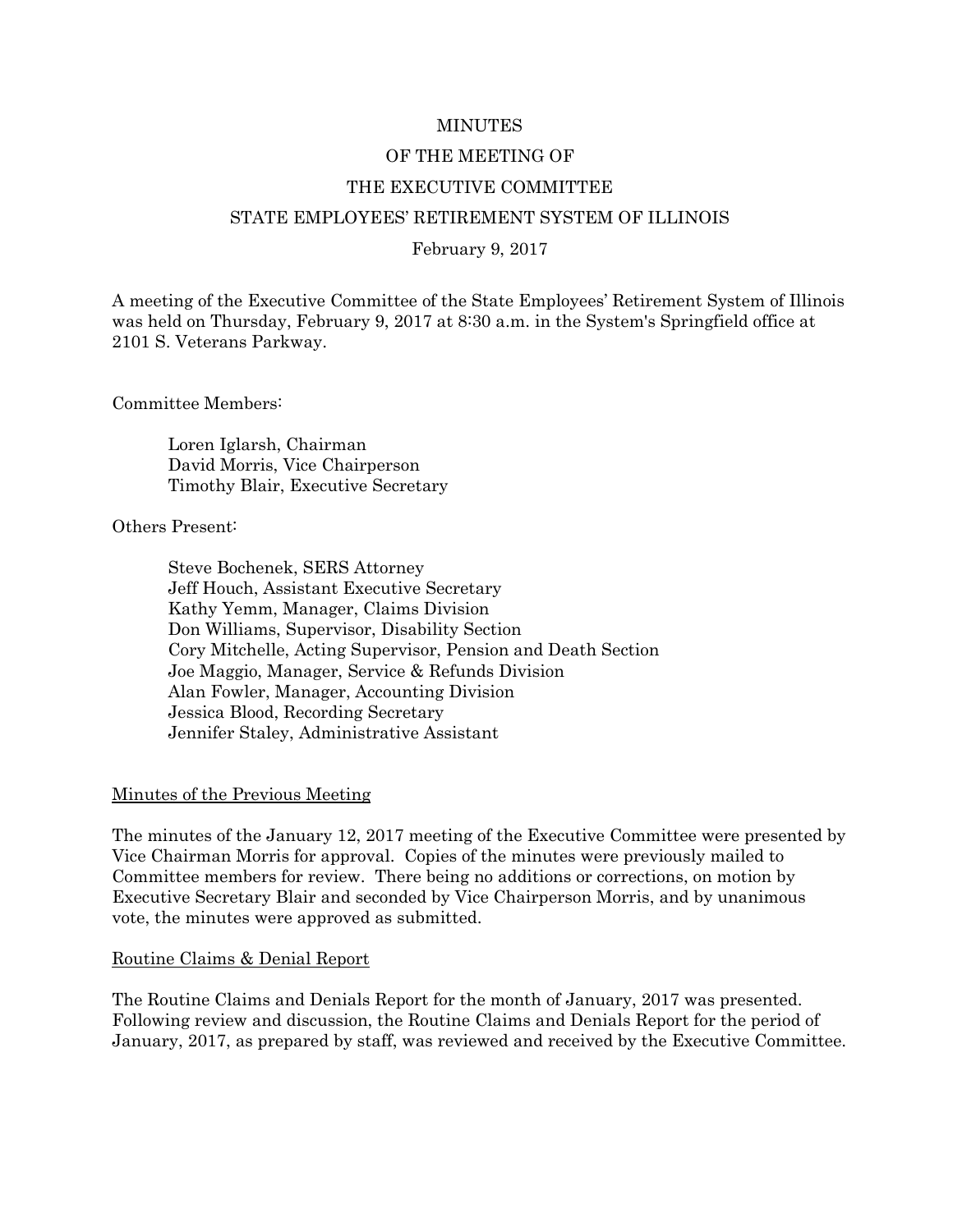# Old Business

# Kimberly Hannold – Recommendation from Attorney

Kimberly Hannold works as a Juvenile Justice Specialist for the Illinois Department of Juvenile Justice, Illinois Youth Center in St. Charles. She last worked on January 28, 2016 and began a medical leave of absence on February 8, 2016.

Medical records were requested and received from her physician on September 30, 2016. Her file was reviewed by SRS Medical Consultant #70 on October 22, 2016. It was of the medical consultant's opinion that Ms. Hannold retains the ability to perform all the duties of her job as delineated, based on the medical evidence in file as of that date. Ms. Hannold is requesting a personal appeal for the denial of temporary disability benefits for the timeframe of January 28, 2016 to the present.

A recommendation was provided by Attorney Steve Bochenek that Ms. Hannold be found disabled for the period from February 8, 2016 through March 15, 2016 and be found not to have been disabled subsequent to March 15, 2016, with further recommendation that the denial of temporary disability benefits period beginning March 15, 2016 be upheld. After reviewing the facts of the case and the recommendation presented by Attorney Bochenek, a motion was made by Executive Secretary Blair to approve recommendation No. 2017-1, seconded by Vice-Chairperson Morris. All were in favor.

## Nikki Woolverton – Occupational Disability 12 Month Waiver

Nikki Woolverton works as a Social Service Program Planner II for the Public Health Department. Her last day worked was May 8, 2015 and she began a service connected leave of absence on May 16, 2015 due to an injury. She returned to work August 17, 2015. She was paid TTD.

Ms. Woolverton is appealing the one year filing limitation.

Due to Vice Chairperson Morris's association with Ms. Woolverton, he recused himself from the case.

Based on a review of the case, a motion was made by Chairperson Iglarsh to approve Ms. Woolverton's request to appeal the one year filing limitation, seconded by Executive Secretary Blair. All were in favor.

# New Business

## Loren Purnell – Request Removal from Level Income Option

Mr. Purnell retired effective January 1, 2003. He chose the level income option for age 62 years and 1 month. The level income option increased his pension by \$322.19 per month. Effective August 1, 2014, his pension was reduced by \$1,010.00 for the level income option.

Mr. Purnell is requesting to revoke the level income option from his pension.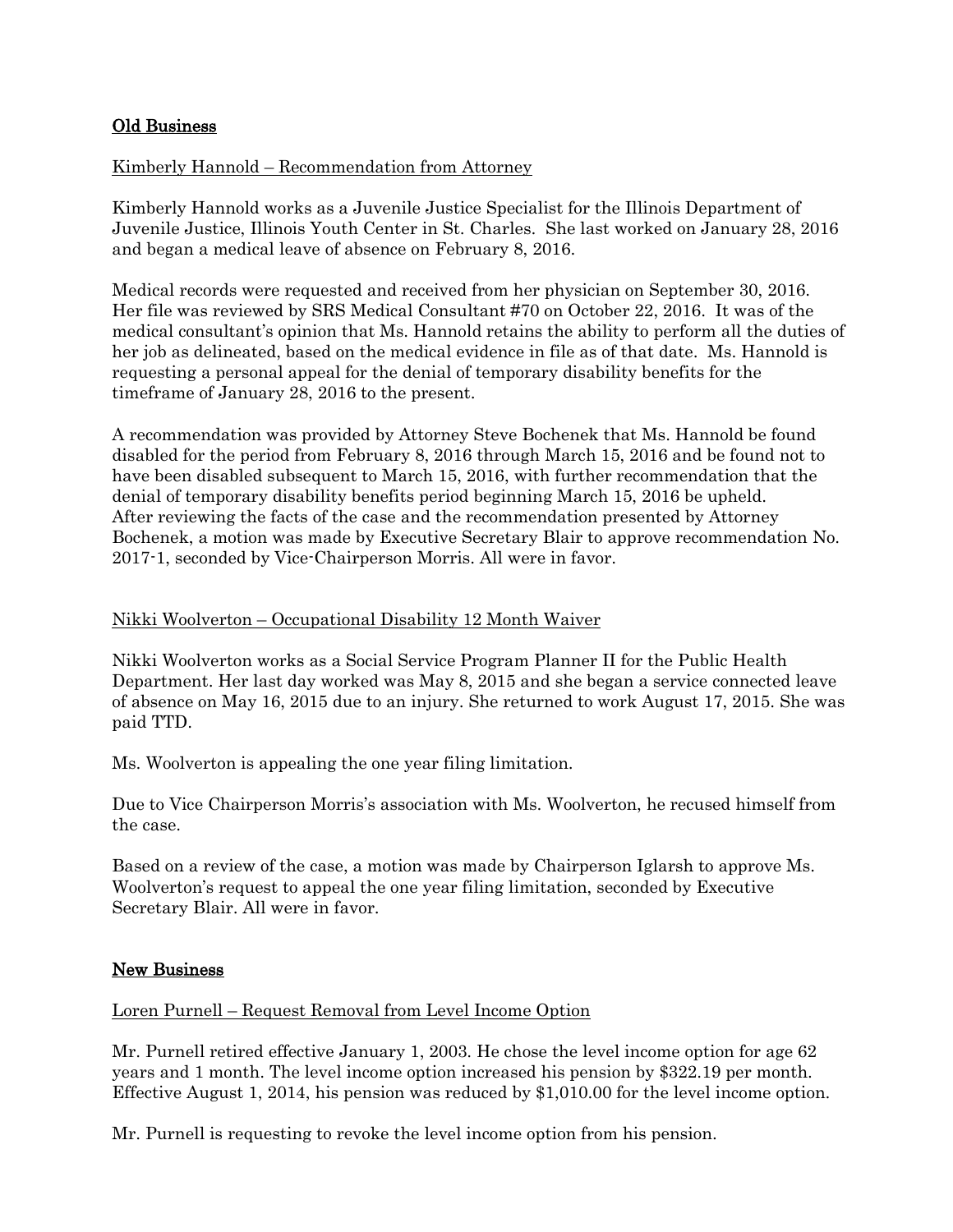After discussion of the case, the Executive Committee agreed to defer the case and refer to SRS attorney for recommendation.

# Ryan Coughlin – Request Appeal of Tier 2 Determination

Mr. Coughlin was hired by the Illinois Department of Healthcare and Family Services (HFS) on April 1, 2012 and became a member of the State Employees' Retirement System (SERS) on that date. He has been coded on HFS payroll as a tier 2 regular formula member since his start date. Mr. Coughlin also has a TRS membership date of July 1, 2011.

# Tier 2 Provision – Article 1

The Illinois Pension Code contains the definition of who is a tier 2 member of a retirement system. A person who on or after January 1, 2011, first becomes a member of or a participant under any reciprocal retirement system or pension fund is considered a tier 2 member of the retirement system (40 ILCS 5/1-160). There is no statutory provision that allows an optional service purchase to qualify a person as a tier 1 member. So even though a tier 2 member has a right to purchase optional service credit, the purchase does not change the fact that the person first became a member of a reciprocal retirement system on or after January 1, 2011.

# Article 14 Definitions – Employee, Department and Member

The SERS definition of "employee" is in the SERS Article of the Pension Code: "Any person employed by a Department who receives salary for personal services rendered to the Department on a warrant issued pursuant to a payroll voucher certified by a Department and drawn by the State Comptroller upon the State Treasurer." The National Guard does not meet the Article 14 definition of a "department" nor are those paid by the National Guard paid pursuant to a payroll voucher drawn by the State Comptroller.

Finally, tier eligibility is determined by membership date, and the definition of "member" within the Pension Code is: "Any employee included in the membership of the system; and any former employee who made contributions to the system and has not received a refund and who is not receiving a retirement annuity."

After discussion of the case, the Executive Committee agreed to defer the case and refer to SRS attorney for recommendation.

# Joel Schultze – Request Reinstatement of Account for Refund

Mr. Schultze's account became eligible for a write-off in June, 2006. Contributions in the amount of \$2,757.09 were written off on June 23, 2006. Mr. Schultze has requested a refund.

After review of the case, a motion was made by Chairperson Iglarsh to approve Mr. Schultze's request for reinstatement of his account, seconded by Vice-Chairperson Morris. All were in favor.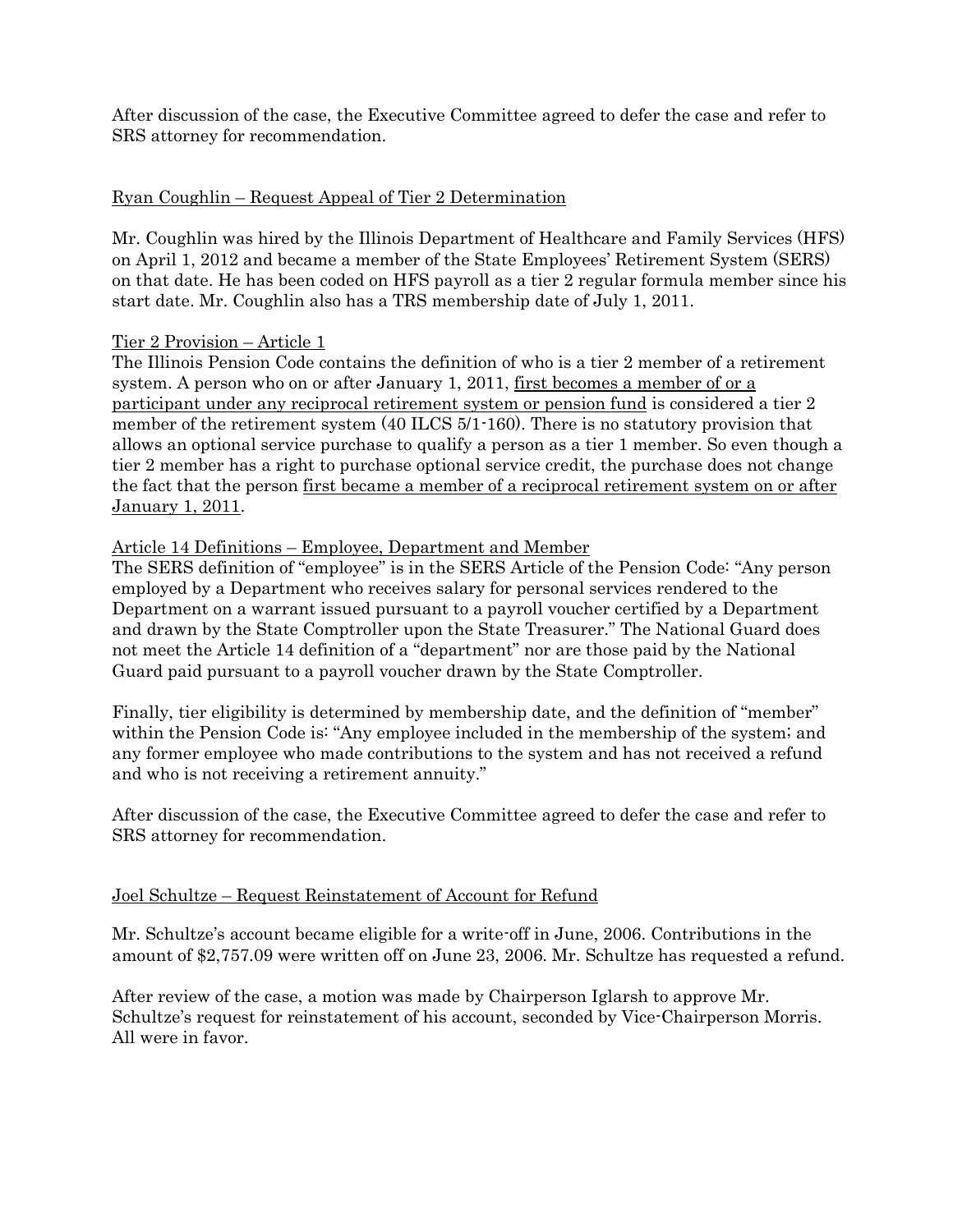# Brian Breagel – Non-Occupational Disability 90 Day Waiver

Mr. Breagel is appealing the denial of disability based on the 90 day rule. He was removed from payroll January 13, 2016. His 90 days expired on April 12, 2016. The application came in from the member on December 20, 2016. SERS sent agency forms December 20, 2016. The medical was received December 20, 2016. He returned to work November 21, 2016.

After reviewing the facts of the case, a motion was made by Chairperson Iglarsh to approve Mr. Breagel's request to waive the 90 day filing period, seconded by Vice-Chairperson Morris. All were in favor.

# Policy – Direct Deposits to Trust

Section 1-106 of the Illinois Pension Code (40 ILCS 5/1-106) provides upon direction by an annuitant for direct deposit of an annuity by the System to an account held for the benefit of the annuitant by a bank, savings and loan association, or other financial institution insured by an agency of the federal government. Under the provisions of Section 1-106 that authority was extended to certain trust accounts. The System construes those provisions to give the System the authority to make a direct deposit to a trust account established by the annuitant for the benefit of the annuitant which account is held by a bank, savings and loan association or trust company, and which entity or the annuitant is the trustee. The annuitant has the right to withdraw the direction to direct deposit at any time.

After some discussion, Chairperson Iglarsh recused himself from a vote due to personal interest. A motion was then made by Executive Secretary Blair to to adopt the policy, seconded by Vice-Chairperson Morris. All were in favor.

# SERS Collections Policy

Executive Secretary Blair proposed the following policy:

This collections policy applies to all members of the State Employees' Retirement System (SERS) of Illinois who are indebted to SERS due to receiving retirement, disability or survivor benefits in excess of those provided by Article 14 of the Pension Code.

The purpose of this collections policy is to fulfill the fiduciary obligation of the SERS Board of Trustees and staff by recouping excessive payments from members of SERS in a fair and timely manner.

Effective immediately, it is the policy of SERS to withhold the net amount of any monthly retirement, survivor, disability or death benefit, and any refund of employee contributions, payable to a member indebted to SERS, except in instances when the member's indebtedness is created by a SERS error, SERS will withhold 20% of any net monthly benefit payable or a monthly amount that eliminates the debt within 5 years, whichever is greater.

After discussion, the Executive Committee agreed to defer adoption of the policy until further review by Attorney Bochenek and to address the policy at next month's meeting.